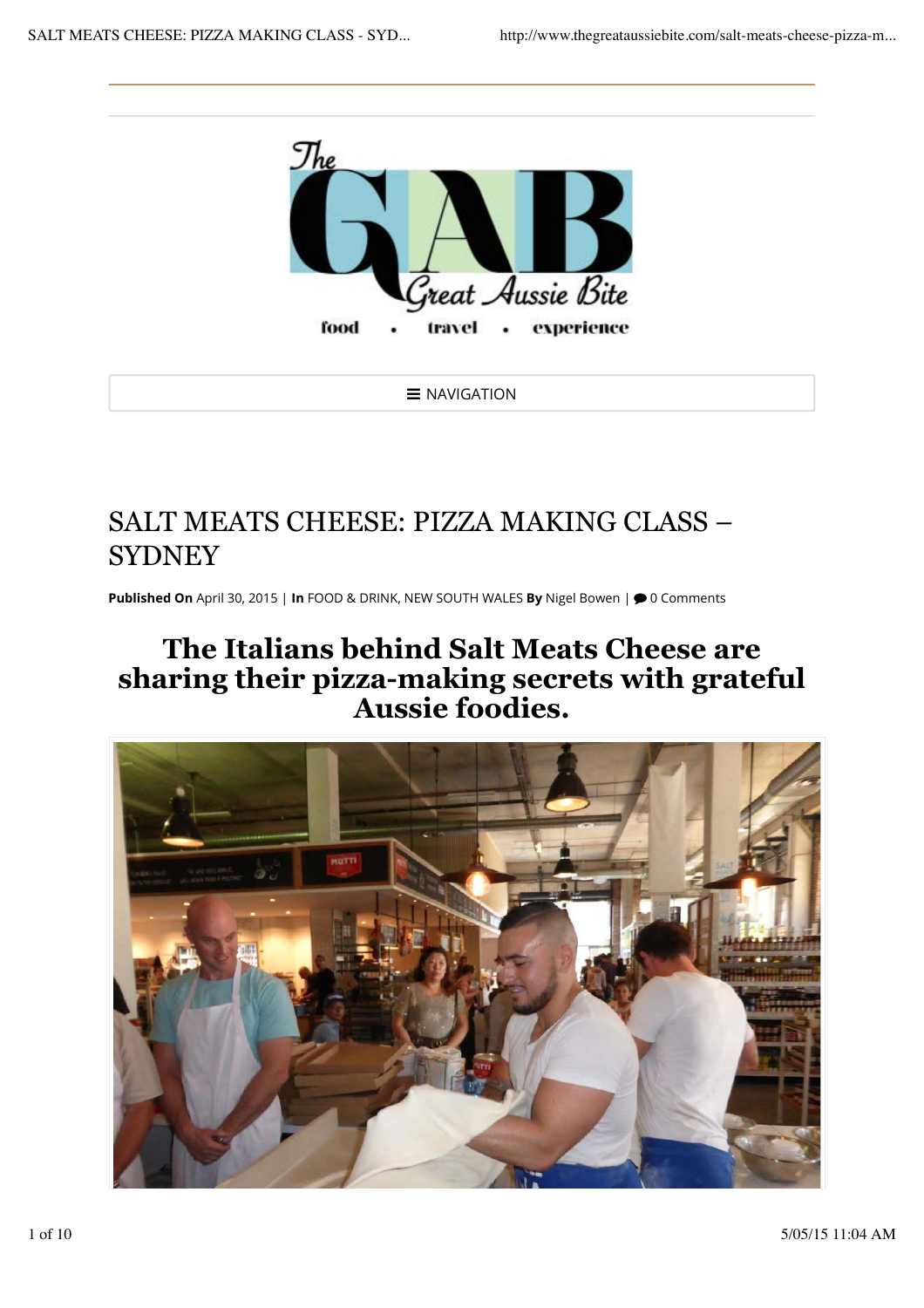

You may not realise it, but what you've grown up thinking of as "pizza" would be regarded as a Frankenstein's monster by many self-respecting Italians. Of course, that's of no great concern to the punters whose idea of good cuisine is shovelling a family sized meatlovers with cheeseburgerstuffed crust down their gullet, but for the authenticity-prizing foodies of Sydney's Inner West, there's now the option of learning to make one of those thin based, sparingly topped, melt in your mouth creations they remember from their last trip to the Venice Biennale.



Salt Meats Cheese, the providore at the gourmand Mecca that is The Grounds, which has already been running ravioli and mozzarella-making classes, has now added pizza to the syllabus. Book a class (for \$89) and you'll get to resolve the mystery of how to make a pizza base at home that actually tastes good.



Upon arrival you're handed an apron and told to grab a spot at a long table festooned with mixing bowls and containers full of flour, salt, sugar and water (a bit of yeast and olive oil comes later). First off there's a history lesson (flat breads have been around forever but the pizza as we know it today was invented when Neapolitan tavern owner Raffaele Esposito threw some ingredients the colour of the Italian flag (tomatoes, mozzarella and basil) on some flat bread to create a dish in honour of a visiting royal, Queen Margherita of Savoy.